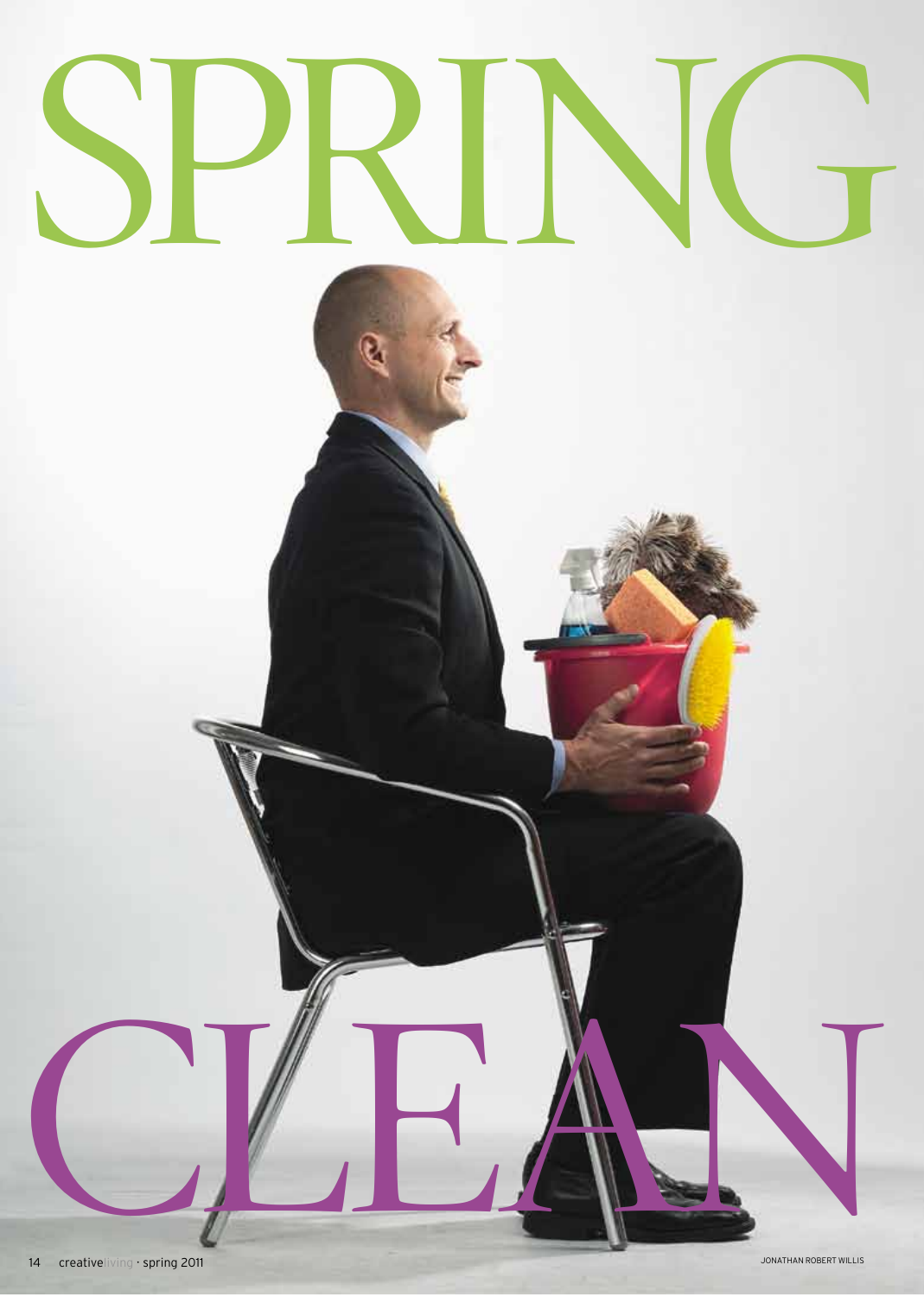### LOOKING TO GET AHEAD? SEARCHING FOR A NEW GIG? HERE'S WHAT YOU CAN DO RIGHT NOWTO IMPROVEYOUR CHANCES OF SUCCESS

Gone are the days when you'd graduate from college, get hired by a company that would develop and promote you until age 65, then send you off into retirement with a gold watch, pats on the back, and a lovely pension. That's so *Leave It to Beaver*!

Nowadays you're left to your own eagerbeaver devices. Even before the recent recession decimated the job market, the career landscape had undergone a huge transformation. Lifelong jobs went out with the manual typewriter, as many employers and employees redefined loyalty to mean "what have you done for me lately?" While it used to be heretical to switch jobs within your industry after fewer than five years, the new generation of workersis predicted to entirely switch *careers* at least five times.

So as we usher in spring's restorative tradition of cleaning up our houses, take some time to consider your career aspirations. Recent initiatives by Congress and the White House have led several prominent economists to predict that between 2 million and 2.8 million new jobs will be created in 2011. Maybe one of them will be yours. Sort through your goals. Take stock of your current skills and talents, and consider some upgrades. Polish up your résumé. Refresh your network of business contacts, online and offline. Maybe this is the moment to dust off that lingering desire to search for a new job—or a whole new career.

### **LOOK AT THE BIG PICTURE**

"My first piece of advice is to take a step back and look at where you are today," says Allison Nawoj, a career advisor for CareerBuilder.com, the nation's largest online job site. "Take the pulse of your career. Are you happy and content with your job? Are you satisfied with what your company does?"

This self-analysis also includes examining your skill sets and knowledge, Nawoj adds. "Is there anything new going on with your job, any new functions you should learn?" If so, check to see if your company or organization offers training in those areas. Consider going back to school, especially if tuition reimbursement is available.

The logic behind this reflect-and-review strategy is to be sure you're prepared if and when you decide to make a change—or if an unexpected opportunity arises. "It can be difficult to reflect on your career, but you need to do it," Nawoj says. "You don't want to take that step forward without feeling comfortable about yourself."

Laura Collins, a human resources consultant

## $RCA$

### BY BOB WOODS PHOTOGRAPHY JONATHAN ROBERT WILLIS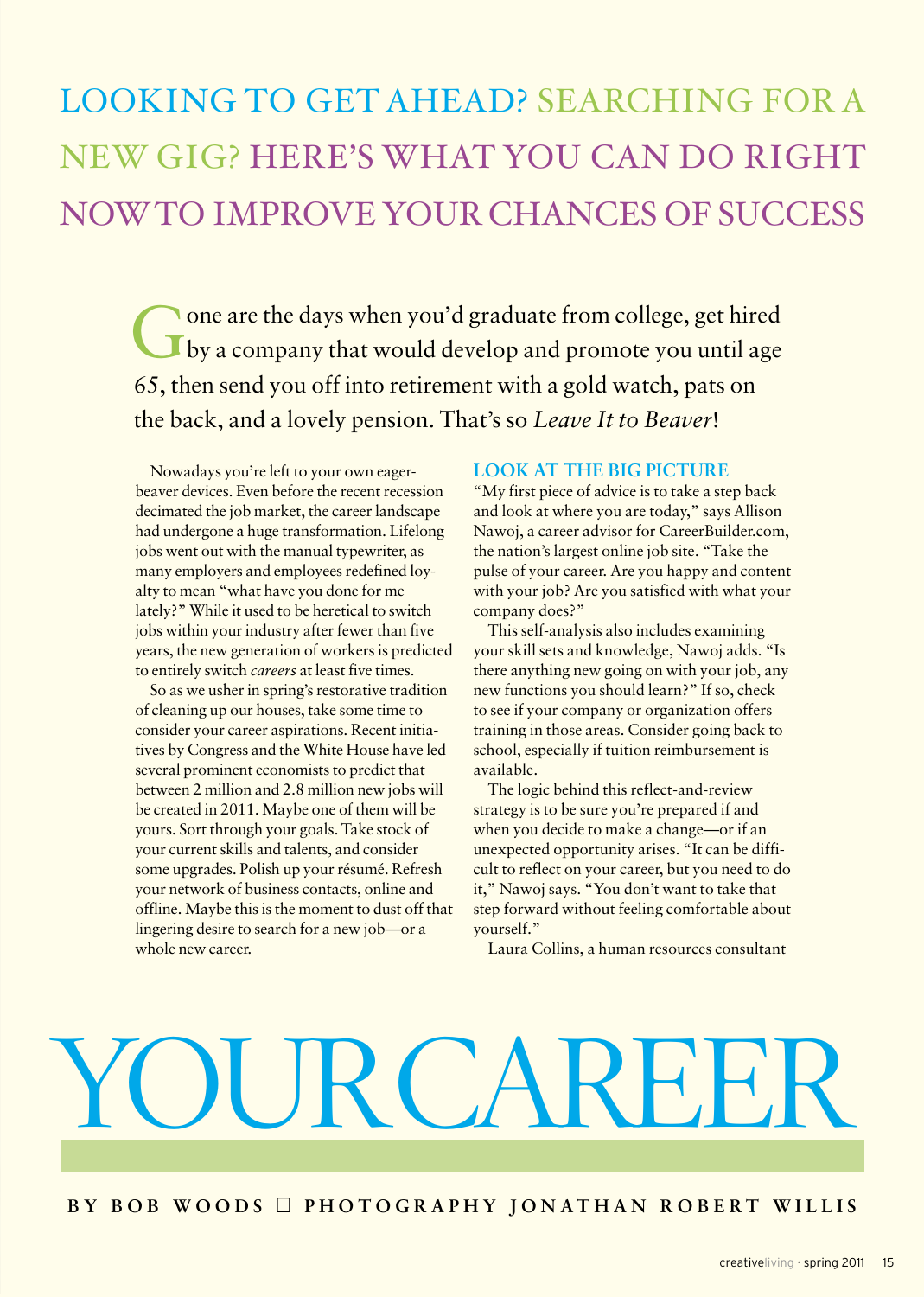to companies and individuals, conducts workshops for middle- and upper-management professionals. Many of the participants are 40 and older, have held the same job for years, and have a tough time with this assessment process. They define themselves by job title rather than by their responsibilities and expertise. "I recommend having a business card that defines your skills, not just your title," says Collins.

She also suggests developing an "elevator speech" that succinctly sums up who you are and what you do: I am a (fill in the blank) specialist, which means that I (provide your particular skills and expert knowledge). "Make the speech so your 12-year-old nephew or next-door neighbor can understand exactly what you do," Collins says.

### **UPDATE YOUR RÉSUMÉ FOR THE DIGITAL AGE**

Once you have the big picture of where you are in your career, it's easier to ask whether you're satisfied or want to make some changes. No matter what, the next step is to evaluate your résumé—another quaint convention that's undergone an extreme makeover. More than a sheet of paper listing current and past jobs and education, tucked into a folder and updated every couple of years, today's résumé is a finely tuned and highly adaptable document that serves as your professional profile. Although a paper version should always be on hand, managing your résumé online has become an occupational imperative.

That opens up the discussion of online job sites, not only mass aggregators such as CareerBuilder.com and Monster.com, but also the thousands maintained by individual companies, professional associations, and other organizations. Résumés are the fuel that powers those digital engines, so making sure yours remains in tip-top shape is essential if you decide to enter the online job marketplace.

Your résumé should be updated regularly, says Nawoj, with an eye to finding ways to make yourself stand out. "Look at what you've done in

your job over the last year—anything that's contributed to the bottom line, such as sales numbers, projects completed, and quotas met," she says. "Companies want to see quantifiable results."

Another old-versus-new element of online job sites is that instead of human beings actually reading résumés, they're scanned by computers to search for keywords particular to the job posting. "HR departments receive thousands of résumés, and their goal is to compile a manageable group," Collins says. Rather than searching for good candidates, the first step is eliminating bad ones. "They look for low-hanging fruit, such as degrees or specific job experience."

A résumé is no longer one-size-fitsall. Yours should be tailored for particular job postings or sectors. If an employer is looking for someone with a *master's* degree in *accounting* and *seven* years of experience in the *apparel* industry, be sure those keywords are in your résumé.

When spring cleaning your career, review your relationships to be sure you're expanding them.

 $CDP$ 

### **ENTER THE BRAVE NEW NETWORKING WORLD**

An increasingly important part of managing your career is networking, another 20th-century concept gone wildly digital in the 21st. It's still important to keep in analog touch with business associates past and present, and to make new ones, yet online social networking is vital, too. While Facebook has rapidly become the place to be for your personal life, LinkedIn is recommended for business networking.

"When spring cleaning your career, review your relationships to be sure you're expanding them," says Debra Forman, a certified executive career coach and founder of Pinstripe Coaching, who advocates utilizing LinkedIn. "I tell my clients to use LinkedIn as a way to not just connect with people you know, but to expand